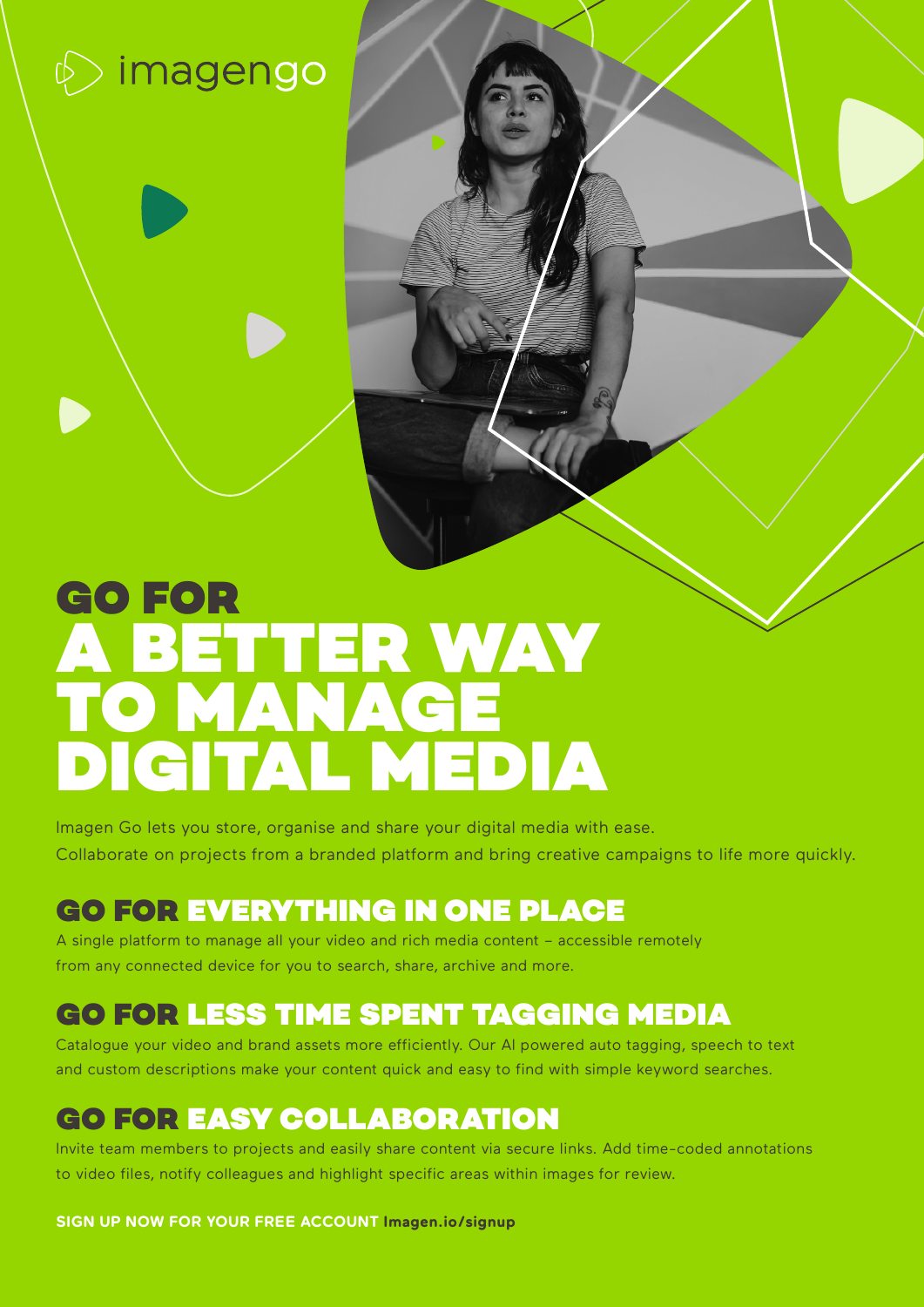**SIGN UP NOW FOR YOUR FREE ACCOUNT [Imagen.io/](http://www.Imagen.io/signup)signup**

## GO FOR **CORE FEATURES** INTUITIVE, SMART, SIMPLE





### DRAG AND DROP UPLOADS

Single file, batch or folder – enjoy easy uploads via an intuitive web interface.



### AUTO TAGGING

AI powered auto tagging, speech to text and custom descriptions.



### FAST, PRECISE SEARCHING

Simple keyword searches, sorting, filtering and timecode accurate results.



### REVIEW AND APPROVE

Coordinate feedback on creative projects streamline production workflows.



### WORKS WITH ALL FILE **TYPES**

Video, Images, Audio and Office files all in one place and easily searchable.



### CONTEXT SPECIFIC COMMENTS

Add time-coded annotations, tag colleagues and highlight areas for review.



### **CUSTOMISABLE**

Make it yours – add your logo and choose a colour scheme to match your corporate look and feel.



### ORGANISE AND COLLABORATE

Create projects, invite colleagues and stakeholders. Share content via secure links and embed in websites.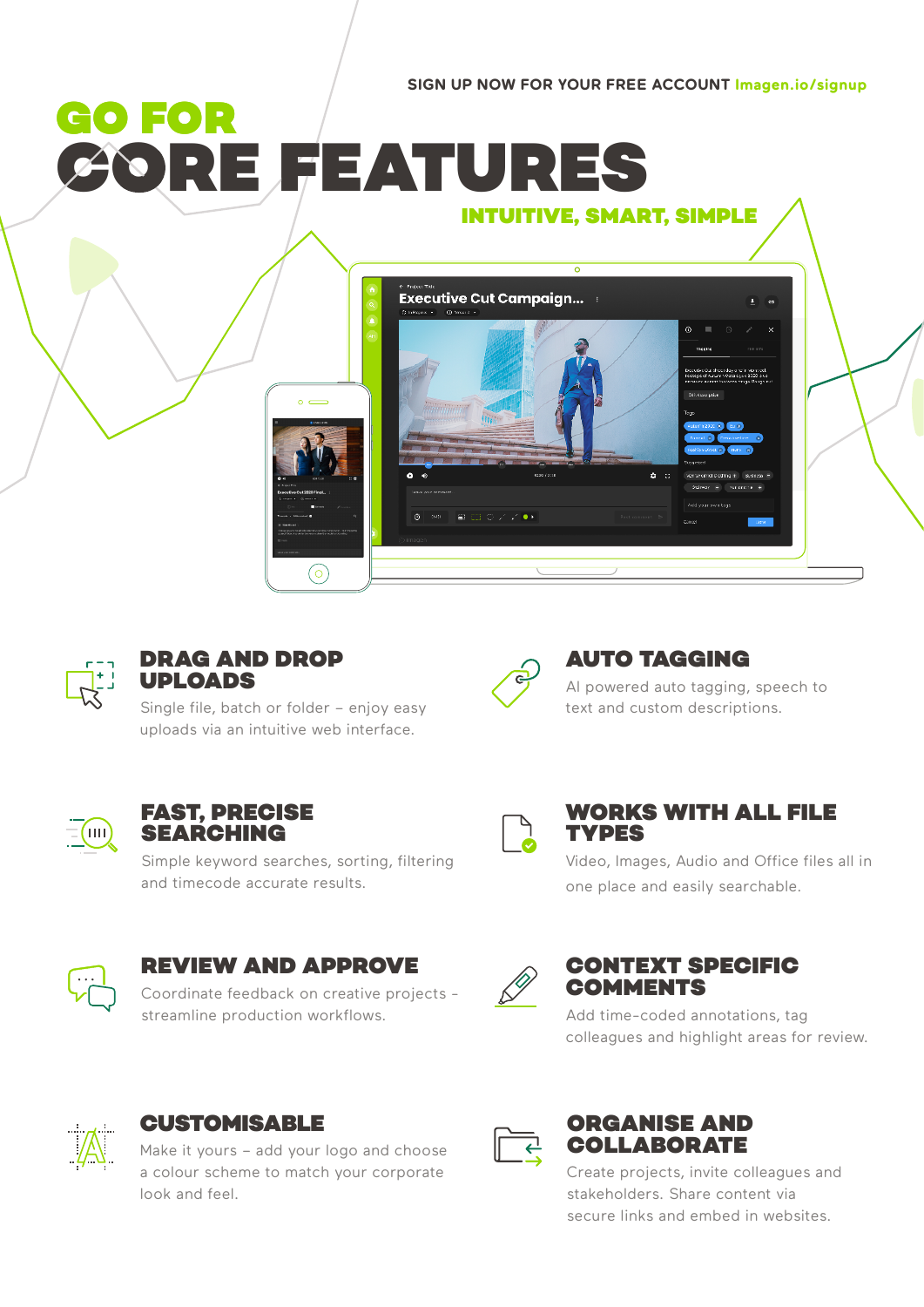# GO FOR DAM, WITHOUT THE DAMN!



## SAV NO TO

Expensive, bloated corporate DAMs that take an age to configure and require training.



Clunky old fashioned DAM user interfaces, that limit productivity and waste valuable time.



Basic file hosting services that lack control, security and professional presentation.





Agile and intuitive media management - set up in minutes and ready to be used by anyone.



An intuitive user experience that allows creative teams and IT staff to get on with their real jobs.



A secure platform with flexible sharing and access controls that make collaboration and distribution simple.

## BRING YOUR MEDIA AND YOUR TEAM TOGETHER



GO FOR ALL YOUR MEDIA IN ONE PLACE



**BRINGING CAMPAIGNS** TO MARKET QUICKER



**GO FOR HOURS SAVED** TAGGING VIDEO AND IMAGES

**GO FOR CONSISTENT USE OF** 

BRAND ASSETS



GO FOR MORE PROFITABLE CREATIVE PROJECTS



GO FOR IMPROVED ROI FROM CONTENT RE-USE

GO FOR SAVING TIME SEARCHING FOR FILES



FOR A SECURE STORE FOR AL **VALUABLE MEDIA ASSETS**